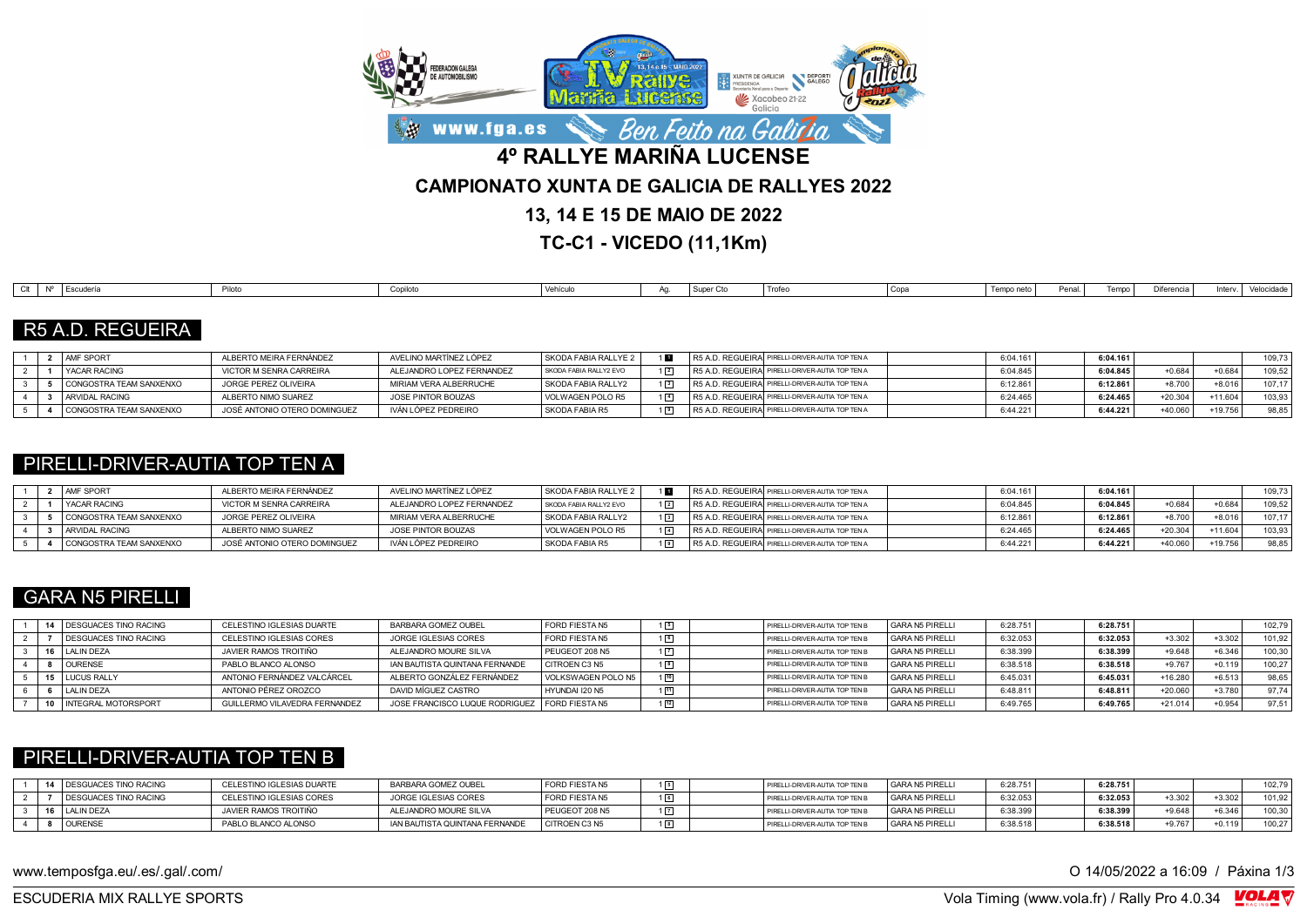

**TC-C1 - VICEDO (11,1Km)**

|  | Escudería             | Piloto                        | Copiloto                       | Vehículo               |                | Super Cto | Trofeo                         |                 | Tempo neto | Penal | Tempo    | Diferencia | Interv.   | Velocidade |
|--|-----------------------|-------------------------------|--------------------------------|------------------------|----------------|-----------|--------------------------------|-----------------|------------|-------|----------|------------|-----------|------------|
|  |                       |                               |                                |                        |                |           |                                |                 |            |       |          |            |           |            |
|  | YACAR RACING          | JOSÉ MANUEL LAMELA LOJO       | NÉSTOR CASAL VILAR             | I CITROËN DS3 R3T      | 2 П            |           | PIRELLI-DRIVER-AUTIA TOP TEN B |                 | 6:41.291   |       | 6:41.291 | $+12.540$  | $+2.773$  | 99,57      |
|  | <b>LUCUS RALLY</b>    | ANTONIO FERNÁNDEZ VALCÁRCEL   | ALBERTO GONZÁLEZ FERNÁNDEZ     | VOLKSWAGEN POLO N5     | 10             |           | PIRELLI-DRIVER-AUTIA TOP TEN B | GARA N5 PIRELLI | 6:45.031   |       | 6:45.031 | $+16.280$  | $+3.740$  | 98,65      |
|  | <b>LALIN DEZA</b>     | ANTONIO PÉREZ OROZCO          | DAVID MÍGUEZ CASTRO            | HYUNDAI 120 N5         | 图              |           | PIRELLI-DRIVER-AUTIA TOP TEN B | GARA N5 PIRELLI | 6:48.811   |       | 6:48.811 | $+20.060$  | $+3.780$  | 97.74      |
|  | I INTEGRAL MOTORSPORT | GUILLERMO VILAVEDRA FERNANDEZ | JOSE FRANCISCO LUQUE RODRIGUEZ | <b>FORD FIESTA N5</b>  | $1\sqrt{12}$   |           | PIRELLI-DRIVER-AUTIA TOP TEN B | GARA N5 PIRELLI | 6:49.765   |       | 6:49.765 | $+21.014$  | $+0.954$  | 97.51      |
|  | PONTEVEDRA 1984 TEAM  | GUILLERMO MARTINEZ SEDANO     | IGNACIO SAYANS RIVEIRO         | <b>FORD FIESTA R2T</b> | 3 <sup>9</sup> |           | PIRELLI-DRIVER-AUTIA TOP TEN B |                 | 7:25.994   |       | 7:25.994 | $+57.243$  | $+36.229$ | 89.59      |
|  | I MIÑC                | PEDRO REIJA DIAZ              | DAISY GONZALEZ FERNANDEZ       | PEUGEOT 306 GTI        |                |           | PIRELLI-DRIVER-AUTIA TOP TEN B |                 | 7:36.949   |       | 7:36.949 | +1:08.198  | +10.955   | 87.44      |

### PIRELLI-DRIVER-AUTIA TOP TEN C

|  | 23 RVS MOTORSPORT        | DAVID RIVAS FUENTES        | JOSE VIEITEZ FERRADANS    | <b>CITROEN C2R2 MAX</b> |                | PIRELLI-DRIVER-AUTIA TOP TEN C  | 6:50.368 | 6:50.368 |           |           | 97,37 |
|--|--------------------------|----------------------------|---------------------------|-------------------------|----------------|---------------------------------|----------|----------|-----------|-----------|-------|
|  | PONTEVEDRA 1984 TEAM     | DANIEL MONTOTO MATO        | MAIKEL MARQUEZ RODRIGUEZ  | PEUGEOT 208 R2          | 2 <sup>3</sup> | PIRELLI-DRIVER-AUTIA TOP TEN C  | 6:56.878 | 6:56.878 | $+6.510$  | $+6.510$  | 95.85 |
|  | 25   TERRA DO EUME       | IVÁN VÁZQUEZ CASTRO        | DIEGO VÁZQUEZ CASTRO      | <b>FORD FIESTA R2</b>   | 3 <sup>3</sup> | PIRELLI-DRIVER-AUTIA TOP TEN C  | 7:00.263 | 7:00.263 | $+9.895$  | $+3.385$  | 95,08 |
|  | 28 SURCO                 | <b>ISAAC DURÁN VARELA</b>  | HUGO VARELA VALLE         | PEUGEOT 208 R2          | $3\sqrt{4}$    | PIRELLI-DRIVER-AUTIA TOP TEN C  | 7:01.328 | 7:01.328 | +10.960   | $+1.065$  | 94.84 |
|  | BERBERECHO               | JAVIER FIRAS MARIÑO        | ÁL VARO GARCÍA AGRA       | CITROËN SAXO VTS        | 36             | PIRELLI-DRIVER-AUTIA TOP TEN C. | 7:14.729 | 7:14.729 | $+24.361$ | $+13.401$ | 91.91 |
|  | CONGOSTRA TEAM SANXENXO  | RAUL MARTINEZ TORRES       | BRUNO PEREZ FERNANDEZ     | CITROËN C2 GT           | 3 7            | PIRELLI-DRIVER-AUTIA TOP TEN C  | 7:15.404 | 7:15.404 | $+25.036$ | $+0.675$  | 91.77 |
|  | 29 SARRIA MOTOR          | RUBÉN LÓPEZ LÓPEZ          | DAMIAN OUTON VEIGA        | PEUGEOT 208 R2          | 3 <sup>8</sup> | PIRELLI-DRIVER-AUTIA TOP TEN C  | 7:20.08  | 7:20.083 | $+29.715$ | $+4.679$  | 90,80 |
|  | 22 DESGUACES TINO RACING | BENITO PUCEIRO RADIO       | CHRISTOPHER TELMO DIAZ    | <b>FORD FIESTA R2</b>   | $3\sqrt{11}$   | PIRELLI-DRIVER-AUTIA TOP TEN C  | 7:33.952 | 7:33.952 | $+43.584$ | $+13.869$ | 88,02 |
|  | CUNTIS V.T               | MIGUEL ÁNGEL CAEIRO VILLAR | ALEJANDRO HERMIDA GARCÍA  | FORD FIESTA R2          | $3\sqrt{13}$   | PIRELLI-DRIVER-AUTIA TOP TEN C  | 7:34.824 | 7:34.824 | $+44.456$ | $+0.872$  | 87.85 |
|  | PONTEVEDRA 1984 TEAM     | ADRIAN REGUEIRA SOUTO      | SERGIO FERNÁNDEZ IGLESIAS | <b>CITROËN SAXO VTS</b> | $3\sqrt{14}$   | PIRELLI-DRIVER-AUTIA TOP TEN C  | 7:37.450 | 7:37.450 | +47.082   | $+2.626$  | 87,35 |

# VOLANTE F.G.A.

| $20$ $\alpha$ $\alpha$ $\beta$<br><b>CLUB RALLY CORUÑA</b> | SANTOS SOLER<br><b>-0110</b><br>-15 | SAUL PENSADO RIVEIRO    | <b>I PEUGEOT 106 GT</b> | VOLANTE F.G.  | 7.42982<br>$\cdot$ . $\cdot$ | 7:42.982 |           |           | $\sim$ $\sim$ $\sim$<br>$-1$ |
|------------------------------------------------------------|-------------------------------------|-------------------------|-------------------------|---------------|------------------------------|----------|-----------|-----------|------------------------------|
| PONTEVEDRA 1984 TEAM<br>$\overline{A}$                     | MAGARIÑOS ESTEVEZ<br><b>MANLIEL</b> | ÁLVARO ARGIBAY RODRÍGUE | PEUGEOT 206 XS          | VOLANTE F.G., | 8:05.566                     | 8:05.566 | $+22.584$ | $-22.584$ | 0.0000                       |

# PIRELLI AMF MS

|  | 55 A PONTENOVA                 | CÉSAR DÍAZ PÉREZ              | MANUEL RODRÍGUEZ MARIÑO       | PEUGEOT 205 GTI           | $3\sqrt{2}$ | PIRELLI AMF MS        | 6:55.534 | 6:55.534 |             |           | 96.16 |
|--|--------------------------------|-------------------------------|-------------------------------|---------------------------|-------------|-----------------------|----------|----------|-------------|-----------|-------|
|  | 47 LAGUANTA VOLANTE RALLY TEAM | JUAN CARLOS PAMPILLON ALVAREZ | CRISTIAN ALVAREZ LÓPEZ        | PEUGEOT 106 GTI           | 4 E         | PIRELLI AMF MS        | 6:57.676 | 6:57.676 | $+2.142$    | $+2.142$  | 95,67 |
|  | 49   SURCO                     | MARCOS RODRÍGUEZ SANROMÁN     | UNAI CONDE GARCÍA             | CITROËN C2 GT             | 4 2         | PIRELLI AMF MS        | 6:58.240 | 6:58.240 | $+2.706$    | $+0.564$  | 95,54 |
|  | 45 CUNTIS VT                   | MARCOS MACEIRAS GUIMAREY      | SERGIO IGLESIAS REBOREDO      | CITROËN SAXO VTS          | $4\sqrt{3}$ | <b>PIRELLI AME MS</b> | 7:05.497 | 7:05.497 | $+9.963$    | $+7.257$  | 93,91 |
|  | 51 LALIN DEZA                  | OSCAR GALLEGO GÓMEZ           | MARÍA TERESA LÓPEZ HOSPIDO    | <b>SUZUKI SWIFT SPORT</b> | 46          | PIRELLI AMF MS        | 7:20.273 | 7:20.273 | $+24.739$   | $+14.776$ | 90,76 |
|  | 50 SARRIA MOTOR                | PABLO SANCHEZ SANCHEZ         | RUBEN TOURON VAZQUEZ          | <b>SUZUKI SWIFT SPORT</b> | 350         | PIRELLI AMF MS        | 7:26.120 | 7:26.120 | $+30.586$   | $+5.847$  | 89.57 |
|  | 54 RVS MOTORSPORT              | RUBÉN VÁZQUEZ CASTELO         | AGUSTÍN VARELA GARCÍA         | PEUGEOT 206 XS            | $4\sqrt{9}$ | PIRELLI AMF MS        | 7:33.715 | 7:33.715 | $+38.181$   | $+7.595$  | 88.07 |
|  | 52 ARES RACING                 | MIGUEL SUÁREZ ARES            | NICOLÁS RAMÓN CERNADAS GARCÍA | CITROËN SAXO VTS          | 4[12]       | PIRELLI AMF MS        | 7:49.798 | 7:49.798 | $+54.264$   | $+16.083$ | 85,05 |
|  | 53 RVS MOTORSPORT              | <b>ENRIQUE RUZO PEREZ</b>     | SHEILA GARCIA SUAREZ          | PEUGEOT 206 XS            |             | PIRELLI AMF MS        | 7:57.152 | 7:57.152 | $+1:01.618$ | $+7.354$  | 83.74 |

www.temposfga.eu/.es/.gal/.com/ **O 14/05/2022** a 16:09 / Páxina 2/3